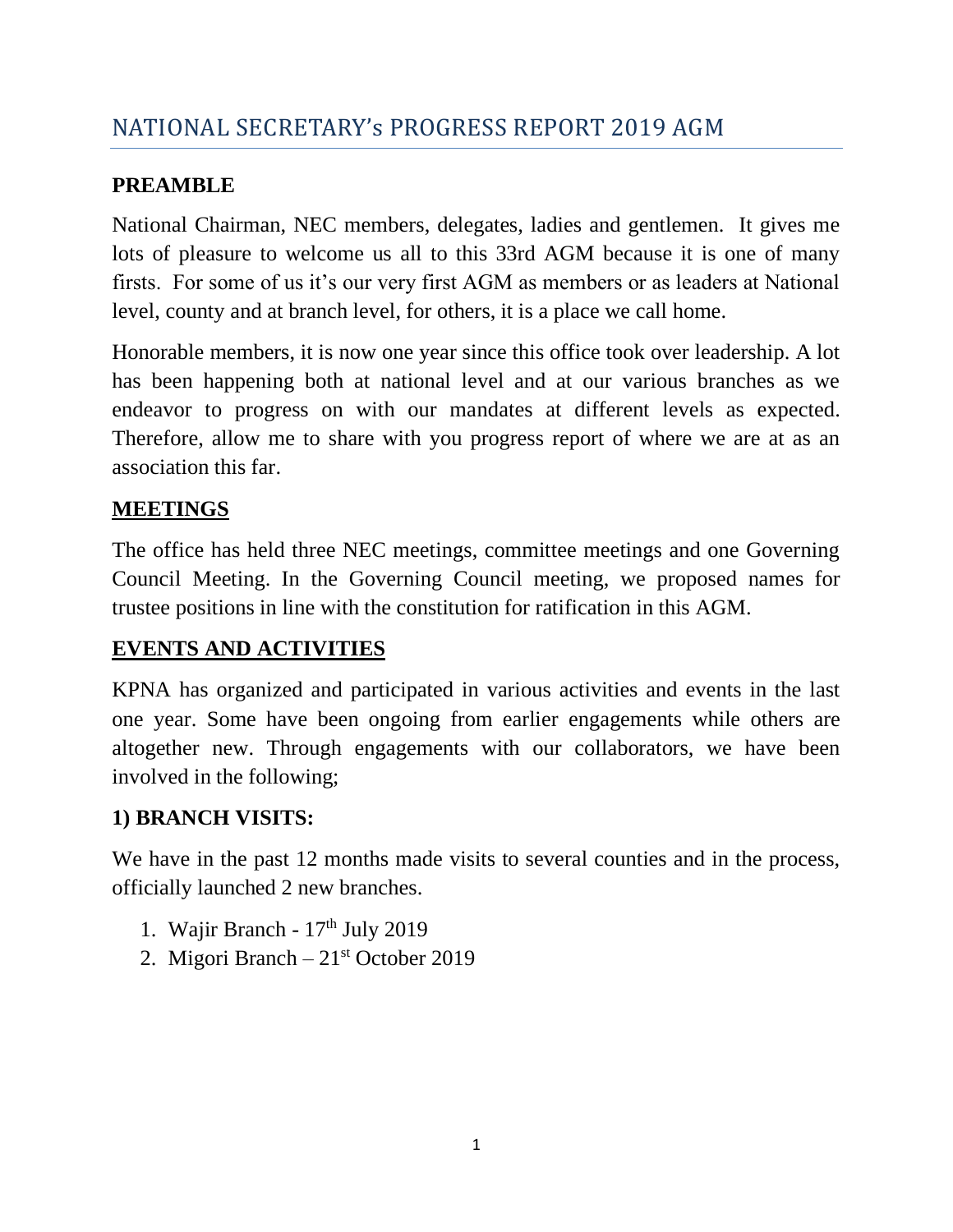## **2) SURVEYS:**

- To assess factors affecting UHC roll out in the pilot counties
- KPNA was invited to participate in a national survey on PPIUD organized by Kenya Obstetrics and Gynecology Society, supported by International Federation of gynecology and Obstetrics (FIGO).
- KPNA participated in another survey by MOH on the QUALITY OF MATERNAL AND NEONATAL CARE GUDELINES which are due for review.
- A third survey involving KPNA team from 3 counties (KWALE, MACHAKOS and VIHIGA) together with AMREF was done on CHLOROHEXIDINE USE**.**

This involvement is due to KPNA's profile in the past as a reliable, professional and focused player in the nursing fraternity. Recognition of KPNA as a rich and reliable source of professionals is evident in the kind of engagements we are being looped into.

## **3) NURSES SCOPE OF PRACTICE:**

Results from the study on PPIUD necessitated a review of the current Scope of practice for Nurses, where overwhelming evidence showed that most insertions were performed by Nurses and midwives. However, this procedure had been not scoped. KPNA has been involved in this process as TWG member and participated at the stakeholder's forum that reviewed the zero draft. Currently, the document is at the NCK Board level for ratification.

**NB:** SPECIALITIES will do their bit apart from this general one. What is Key for us is to have our members in these specialties representing KPNA's voice at every stage of the process.

## **4) RESPONSE TO CURRENT ISSUES:**

• On 4<sup>th</sup> December 2018, KPNA as a key Stake holder gave its proposals to NCK Board on rules and regulations of Nurses act operationalization in line with the new law requirements.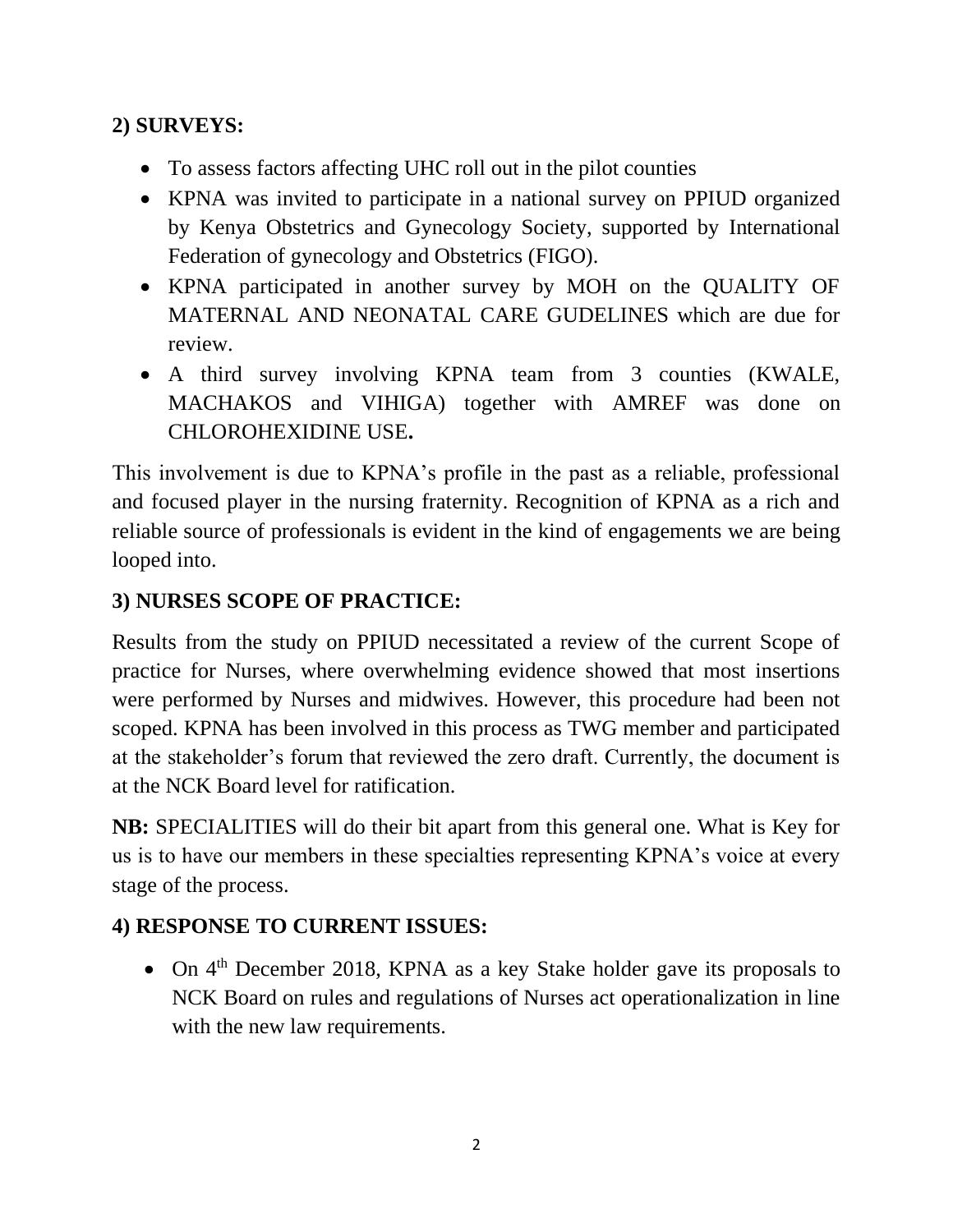- The National office has jointly and singly held pressers in response to matters affecting Nurses and the profession. We held a joint Press conference with KNUN on strike issue and invited other Nursing institutions in expressing our displeasure and dissatisfaction with the handling of Nursing Human Resource following a communique from the Ministry and COG as regards employment terms and conditions.
- On the Mental health amendment bill of 2018. We did a memorandum and presented to the senate committee on health during public participation. We strongly faulted the bill which glaringly sought to ignore Nurses as mental health practitioners, and this disregard happening at a time when Nurses have Mastery of mental Health and are already in administrative positions in mental health care. We chose to oppose this ill meant move.
- On 14<sup>th</sup> of March 2019, KPNA was Present at the joint meeting on UHC and Health Service Commission convened by the CS –Health and involving all Key players in Health. The main agenda was focus on UHC implementation from the Ministry's perspective, and a push for constitutionalizing a Health service commission on the part of Health care workers. Our focus was on the current opportunities we have in the health policy arena; looking at which legislation we can capitalize on as Nurses, to give us millage in matters policy and governance.

#### **5) AUTISM BIKE RIDE:**

We participated in this activity during its launch. Members at these stop overs did the association proud. However, this journey was not without some challenges as some of you know all too well. There were branches where we couldn't raise a team to stand up for the association. Finally, the climax at Kisii was attended by a team led by National Chairman.

#### **6) INTERNATIONAL NURSES WEEK:**

The office is very proud of all of us who found time to organize and participate in various activities during the Nurses week. In a special way, there were initiatives at branch level in terms of spear heading activities or physical presence during Launch and Climax celebrations. We really are pushing KPNA's VISIBILITY and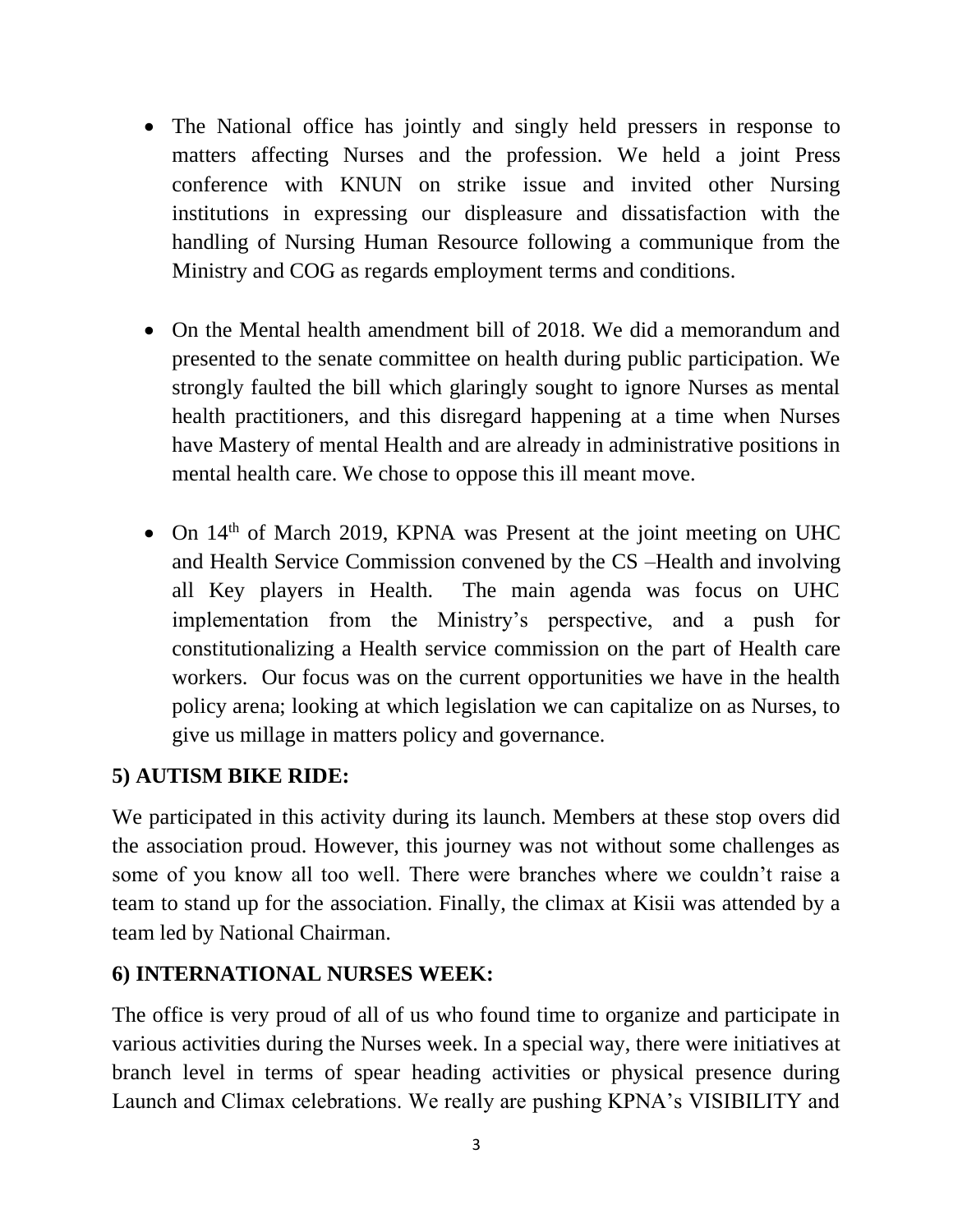VIBRANCY in the right direction which in turn makes the association VIABLE. From the executive, kudos to all of us!!! NB: **kindly keep photos of all activities to be used in our media gallery when required.**

# **7) GNPHN:**

Great networking platform got opportunity to seek audience with international players especially ICN president who gave us a window of opportunity towards ICN membership. Greatest learnt lesson was how to conduct international conferences as an association. By being present at this forum, KPNA took its chair to the table by the Chair being part of the Africa Chapter as a committee member.

# **8) LEADERSHIP CONFERENCE:**

KPNA was present during *THE 2ND CAPACITY BUILDING FOR NURSING AND MIDWIFERY LEADERSHIP IN AFRICA* on the 13<sup>th</sup> and 14<sup>th</sup> of June. We also had opportunity to exhibit the best booth. We thank all those who attended and learned.

**9) KPNA** was present at the *KENYA HEALTH FORUM 2019* this year in August, where the country introspected on UHC. This forum presented KPNA opportunity to network with 'who is who' in healthcare in the Country and beyond.

**10)** During the *AFRICA MEDICAL EXPO AND CONFERENCE* held in August of this year, KPNA staged an exhibition booth and National Chairman made a presentation.

# **WEBSITE**

KPNA website has been revamped and currently updated to include member's online registration, membership number / cards issuance, conference registration etc. (www.kpna.or.ke)

# **PATRON and TRUSTEES**

We have reached out to several potential patrons and we are hopeful that we shall be able to engage one. A Governing Council meeting held in May, according to the constitution proposed the following as Trustees awaiting ratification at this AGM.

- 1. THADDEUS MAYAKA
- 2. NANCY LOLMODON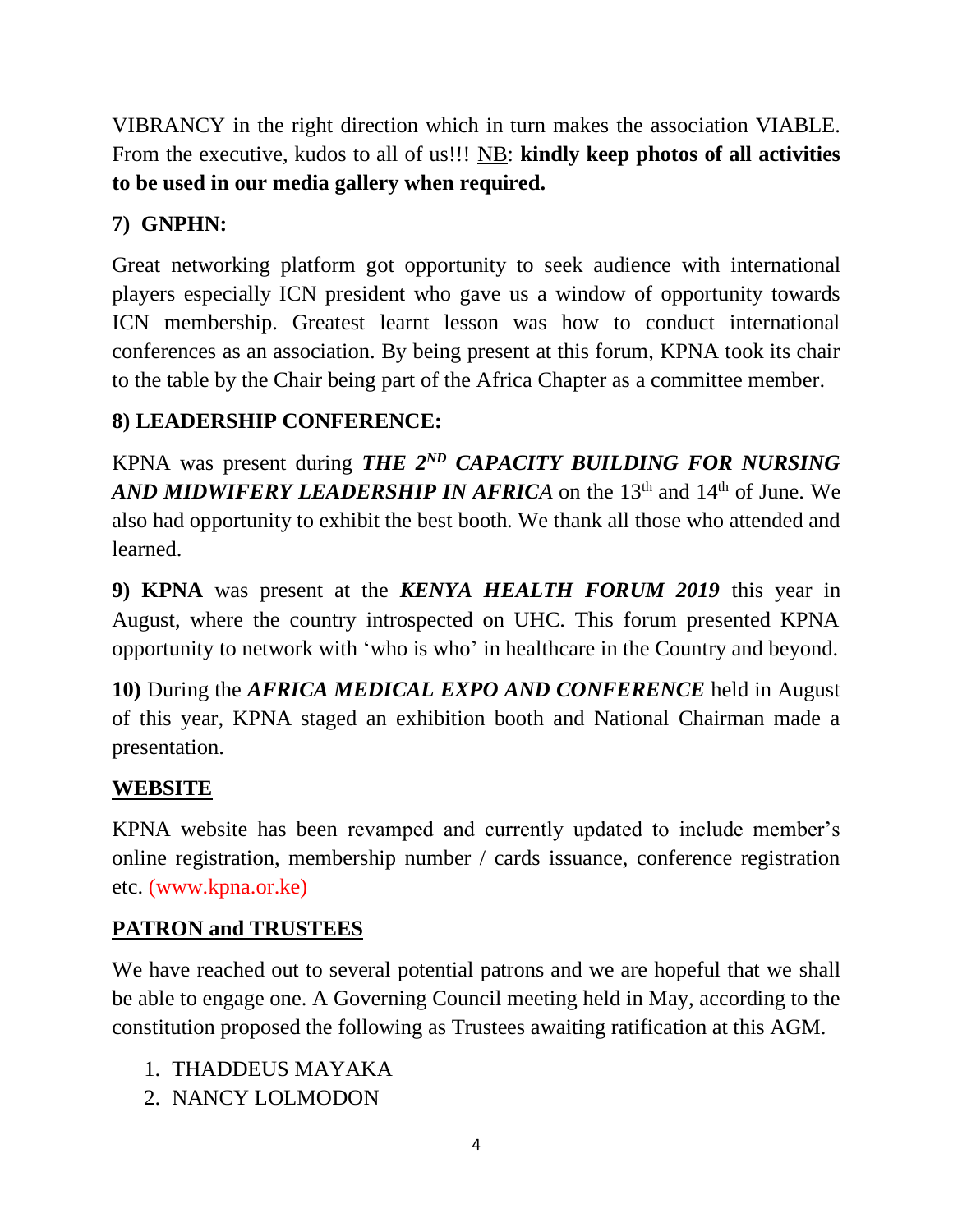#### 3. ABDILATIF ISMAIL

### *PARTNERSHIPS:*

- *Quality Healthcare Kenyan Awards***:** in partnership with AMREF AFRICA is a company interested in awarding excellence in healthcare. They invited KPNA to be part of the judging panel for awards and also as the sole representative of Nurses in this process. KPNA attended.
- KPNA received invitation to the Pharmaceutical Society of Kenya's Valentine's eve networking event themed "*focus on the patient- customer mindset for winning"* where we pitched a booth and marketed KPNA as a robust association in Kenya.
- **BELLA RISU FOUNDATION:** This is a foundation dealing with free surgical mission in Kenya, Africa and beyond. The office has Signed MOU with this team. Our responsibility in this engagement is mobilization of clients with cleft lip/ palate and for this, there is a \$20 support per client, for a minimum threshold of 50 clients. So far, we have supported 6 missions.
	- $\triangleright$  Kisumu
	- ➢ Bomet
	- ➢ Makueni
	- ➢ Samburu
	- ➢ Migori
	- ➢ Garissa
- *TRAVEL AWAY VISA CONSULTANTS***:** We signed MOU for sole rights to be referees for Nurses willing to relocate and work in the UK. Sourcing for nursing professional and linking them with this firm will be our role and for every successful job placement, KPNA receives \$10.
- *CHReaD MEMBERSHIP***:** KPNA became a member of the Coalition for Health Research and development in August this year. This move positions KPNA at a vantage point in terms of research and development locally, regionally and internationally.